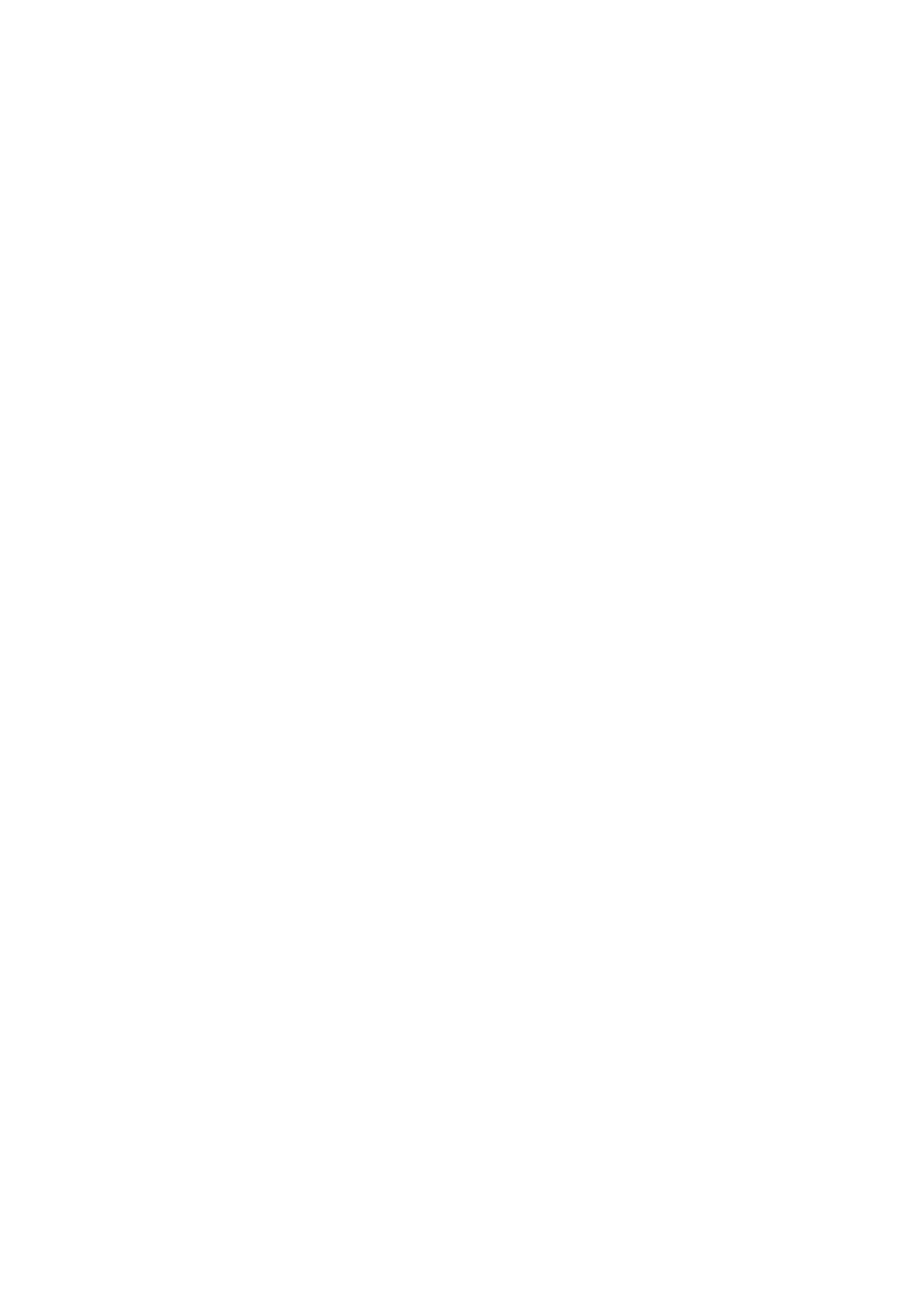### **Futurebuilders Evaluation: Final Report**

#### *Centre for Regional Economic and Social Research Sheffield Hallam University*

*Professor Peter Wells Dr Tracey Chadwick-Coule Chris Dayson Professor Gareth Morgan*

*with*

*Aimee Ambrose Elaine Batty Mike Foden Beth Patmore*

March 2010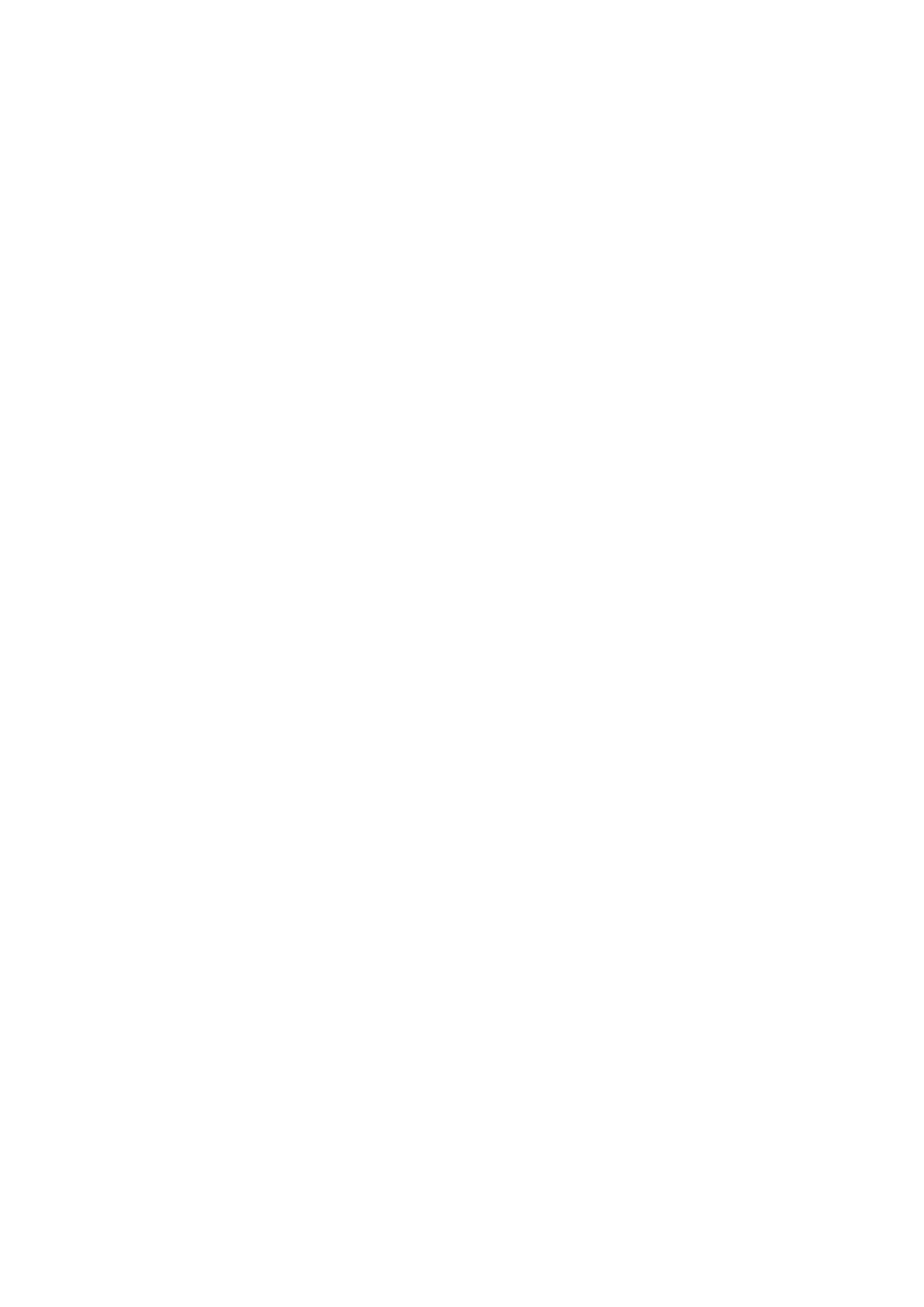### **Executive Summary**

#### **Introduction**

- 1. Futurebuilders arose out of the 2002 Treasury Cross-Cutting Review of the Role of the Voluntary and Community Sector in Service Delivery. It is an innovative policy designed to support the third sector through venture capital style funding. It predominantly offers loans to the sector. The Government committed up to £215 million to the fund. **The Cross-Cutting Review emphasised Futurebuilders' role in increasing the capacity of the Third Sector to deliver public services**, and the sector's relative strengths in terms of specialist knowledge, expertise to reach hardto-reach groups, bring innovation to services and the improvement of service outcomes.
- 2. **Futurebuilders is seen as a policy experiment**. As such it is an opportunity for Government to test how the third sector can be supported using loan funding to build its capacity to deliver public services and achieve social outcomes. A role which has been broadly defined as social investment.
- 3. **Futurebuilders is managed under contract to Government by a Fund Manager** (Futurebuilders England Ltd or FBE). There have been two separate Fund Managers. From June 2004 to March 2008 (FBE 1) and from April 2008 to March 2011 (with an option to extend for a further three years (FBE 2). As part of the re-tendering exercise which led to FBE 2, the Office of the Third Sector introduced into the contract with the Fund Manager a set of Key Performance Indicators.
- 4. The aim of this report is to provide an assessment of Futurebuilders, guided by the following hypothesis:

#### *Futurebuilders increases the capacity of the voluntary and community sector to deliver public services.*

*(from original Evaluation Specification, Home Office 2005).* 

- 5. This is the final report of the evaluation of Futurebuilders. It considers the following:
	- the rationale for Futurebuilders and the **evaluation framework** (Chapter 2)
	- the **evolution of Futurebuilders**, and in particular the processes set up by the Fund Manager to deliver the fund, a profile of applications and investments, and the effectiveness of Key Performance Indicators (Chapter 3)
	- the outcomes from Futurebuilders in terms of **organisational development** for third sector investee organisations (Chapter 4), **procurement and public service delivery** (Chapter 5), and **social outcomes** (Chapter 6)
	- **impact and value for money** of Futurebuilders (Chapter 7)
	- a conclusion assessing Futurebuilders providing lessons for social investment policy (Chapter 8).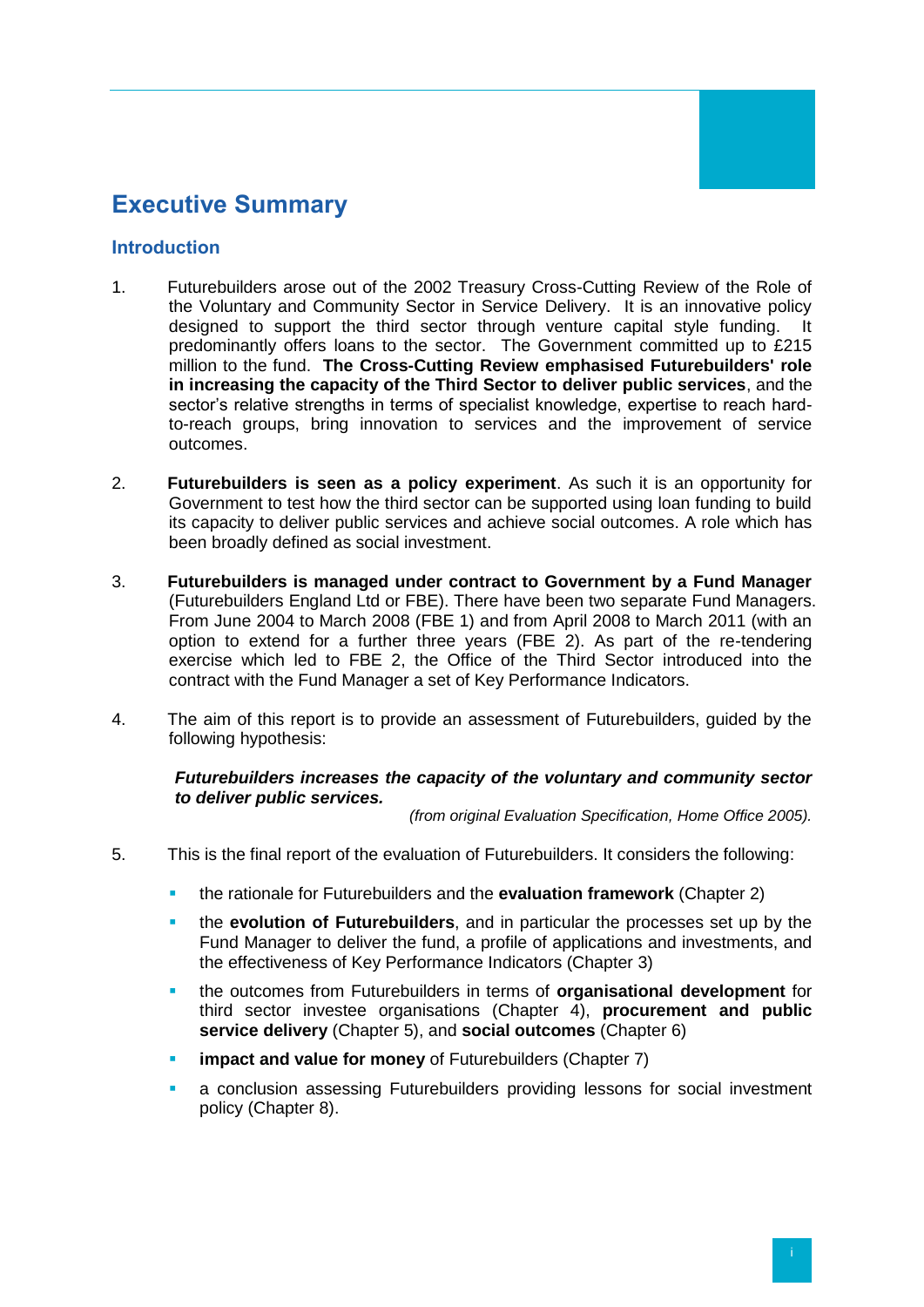### **The Rationale for Futurebuilders and Approach to its Evaluation**

6. The design of Futurebuilders can be best understood by understanding its rationale or 'theory of change' under three main evaluation streams, shown below.

| Figure 1: Futurebuilders Evaluation Strands and Logic Chain |  |  |  |  |  |
|-------------------------------------------------------------|--|--|--|--|--|
|-------------------------------------------------------------|--|--|--|--|--|



- 7. In addition to this there are a series of key assumptions and hypotheses which underpin the Futurebuilders policy:
	- **Targeting**: that the third sector is better placed (than public or private sectors) to **deliver public services, especially around work with hard-to-reach groups**
	- **Overcomes a Market Failure**: that third sector organisations are **unable to sufficiently access investment markets**, despite having fundable investments (i.e. there is some form(s) of market failure)
	- **Engaged and Patient Funding:** that the use of loan funding through an **engaged investor approach**, more than other funding approaches (i.e. grants and commercial loans), allows the third sector to expand capacity to deliver public services
	- **Funds can be Recycled** and reinvested by Government.
- 8. Furthermore, Futurebuilders also differs from other social investors (some government, some third sector backed). In brief, key differences between Futurebuilders and the other social investors include:
	- **it is the largest social investment fund in England**. This, in theory, allows it to benefit from economies of scale and to have a higher profile. it also potentially allows it to have a more diverse portfolio of investments, by types of investment, organisations supported and levels of risk accepted
	- **ied its focus is explicitly on public service delivery**
	- it assumes at the outset that **surpluses generated on contract income will be used to repay the loan** (i.e. investees do not use fundraising, grant income or even reserves)
	- **applicants for funding are appraised on both their demonstration of social and financial returns**.
- 9. The evaluation of Futurebuilders commenced in July 2005. Following a scoping phase between July and October 2005, the 'main phase' of the evaluation ran from late 2005 through to February 2010. A formative interim evaluation report was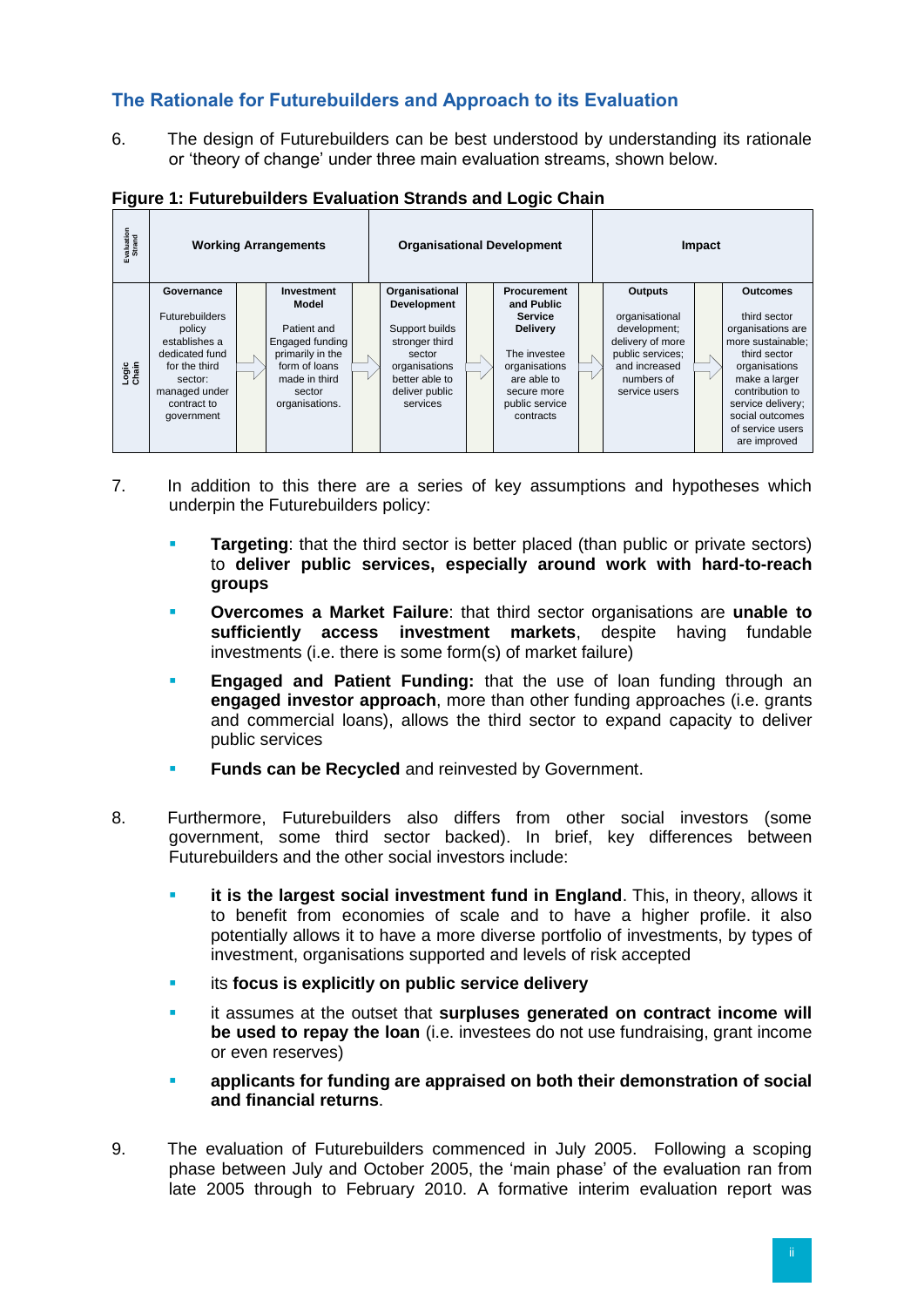published in April 2008. This final report represents the culmination of several strands of research to provide a summative assessment of the impact of Futurebuilders.

#### **Evolution of Futurebuilders**

10. **At the end of January 2010 a total of 375 organisations had agreed investments worth a total of £154.7m of which the total value of loan investment was £126.5m** (data from FBE, end January 2010).The distribution of funds according to funding type is summarised in the table below.

|                               | Total (£m) | <b>Number</b> | Average<br>(£,000s) |
|-------------------------------|------------|---------------|---------------------|
| Finance based:                |            |               |                     |
| Loan                          | £126       | 250           | £506                |
| Guarantee                     | £2         | 23            | £95                 |
| Sub-total                     | £128       | 273           | £471                |
| Grant based:                  |            |               |                     |
| <b>Development Grant</b>      | £3         | 132           | £24                 |
| <b>Capital Grant</b>          | £15        | 141           | £108                |
| Revenue Grant                 | £6         | 96            | £61                 |
| Capacity Building             | £2         | 107           | £16                 |
| Sub-total                     | £26        | 476           | £55                 |
| Write-offs/Full Provisions    | £3         | 15            | £203                |
| <b>Total Investment Funds</b> | £155       | 375           | £413                |

**Table: Overview of the distribution of Futurebuilders Funds**

Source: FBE (February 2010)

- 11. **Since its inception in 2004 Futurebuilders has evolved considerably**. During this time the fund has undergone major changes both internally (in terms of the processes linked to funding application and portfolio management) and externally (in terms of governance and management by government). However, its focus remains on investing in organisations which would not have access to commercial funding.
- 12. Whereas FBE 1 offered development grants and full investments (loans which may include a grant element), FBE 2 has introduced a series of investment products (such as a Tender Fund and Consortia Fund)
- 13. In terms of applications made to and investments made by Futurebuilders the following patterns stand out:
	- **three public service delivery areas account for 82 per cent of applications and 84 per cent of investments** (Health and Social Care, Children and Young People and Education and Learning)
	- **a rise in the demand for smaller amounts of funding** (for less than £100 thousand in FBE 2) and a rise in applications from small (less that £100 thousand turnover) organisations. It was also notable that applications for less than £100 thousand were more likely to be successful in FBE 2
	- **a fall in the number of applications going to detailed application stage** (requiring a business plan) from 509 in FBE 1 to 236 FBE 2 (up to January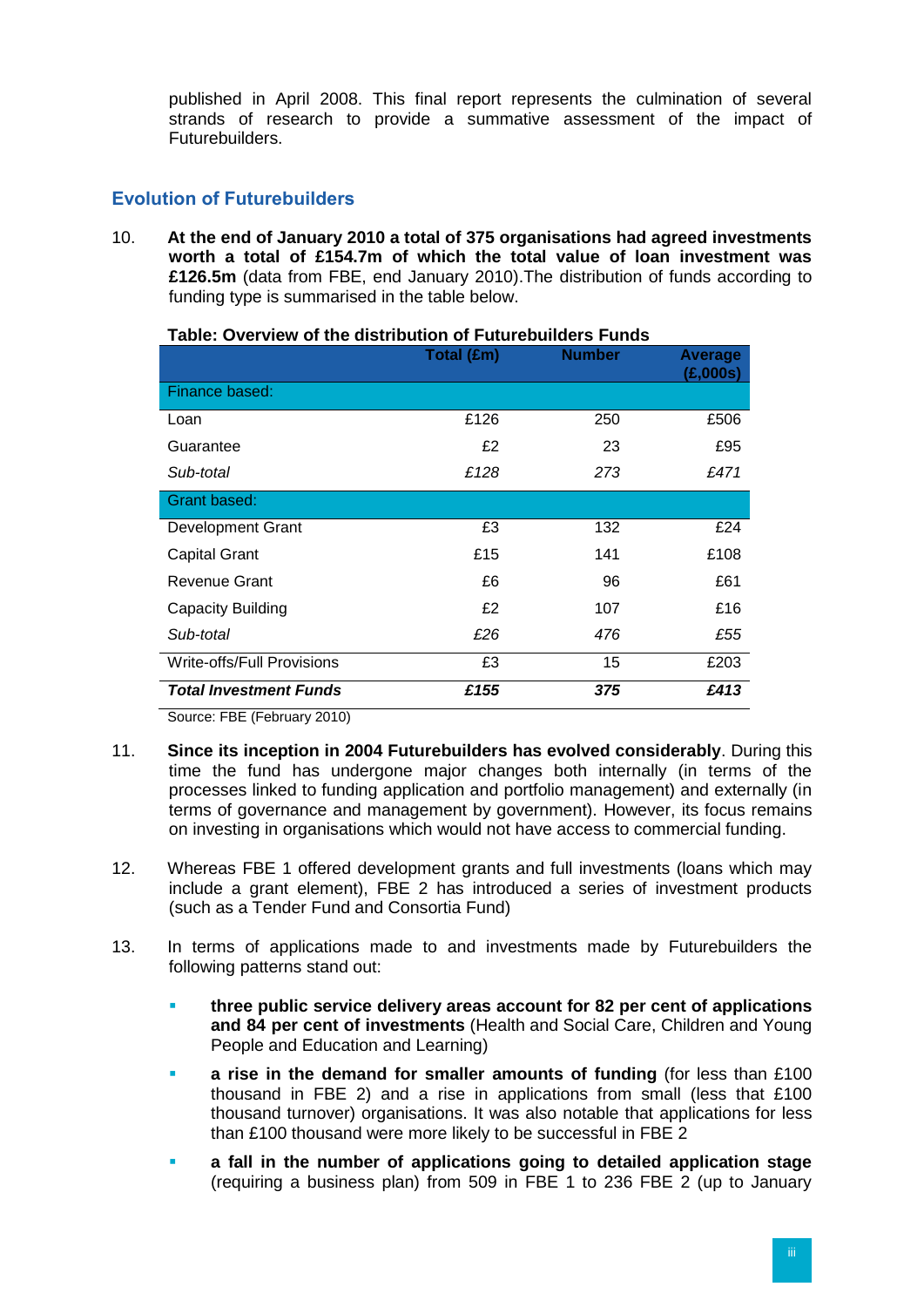2010). **At the same time the conversion rate (of applications to investments) has increased from 24 percent to 40 percent.** 

- 14. Overall the evaluation finds that:
	- **the change in Fund Manager in 2008 and introduction of Key Performance Indicators has led to streamlined processes, clearer marketing and more tailored support packages (for instance the introduction of specific investment products)**
	- **the Key Performance Indicators are better aligned to the policy objectives of Futurebuilders and have contributed to faster delivery of the funding**.
- 15. **The average time from agreement to invest to the first drawdown of funding is 315 days with this having fallen from 448 days (FBE 1) to 125 days (FBE 2)**. This is a significant shift and is reflected in shifts from physical capital to working capital investments and falls in the average size of investments (from £358 thousand under FBE 1 to £307 thousand under FBE 2). It also reflects a change in the processes used by the Fund Manager. Moreover, **the average payback period of loans, has fallen from 14 years for FBE 1 investments to 10.8 years for FBE 2 investments**. These terms are agreed through negotiation between the Fund Manager and investee
- 16. **The reduction in time for fund dispersal brings forward the time taken to put in place the capacity to secure Public Service contracts (from over one year to just over four months)**. For example, loans tend to be drawn on physical capital projects on the completion of each phase of a building.

#### **Understanding the Outcomes of Futurebuilders**

- 17. **Of £215 million originally allocated by government to Futurebuilders, funds committed to loans are £155 million (at end January 2010 when the fund was fully committed). As at the end of January 2010 £91.4 mil**lion had been disbursed**. Although the rate of disbursement has greatly increased, the assessment of outcomes achieved (assessed up to September 2009) is made largely on this basis with some analysis of likely future impacts**.
- 18. **A key message which comes through from programmes such as Futurebuilders is that the intermediate outcomes are largely defined in terms of organisational development and public service delivery with (final) social outcomes occurring in the longer term.** There is however a noticeable time lag between each stage of the Futurebuilders logic chain. These help inform the extent to which impacts have been achieved to date and the extent to which impacts still need to be forecast.
- 19. Social outcomes for service users will follow Public Service Delivery. **In some cases these may be quite short term (for instance the delivery of a neighbourhood mediation service) but in other cases will take far longer to realise (for instance the provision of specialist education to children with a limiting lifelong condition)**. In the latter example, full outcomes may not be realised until adulthood. However, as part of these there maybe more immediate benefits (e.g. better management of a health condition).
- 20. **Outcomes and impact from Futurebuilders therefore need to be considered over differing time periods**, for organisations, public service users and for service users.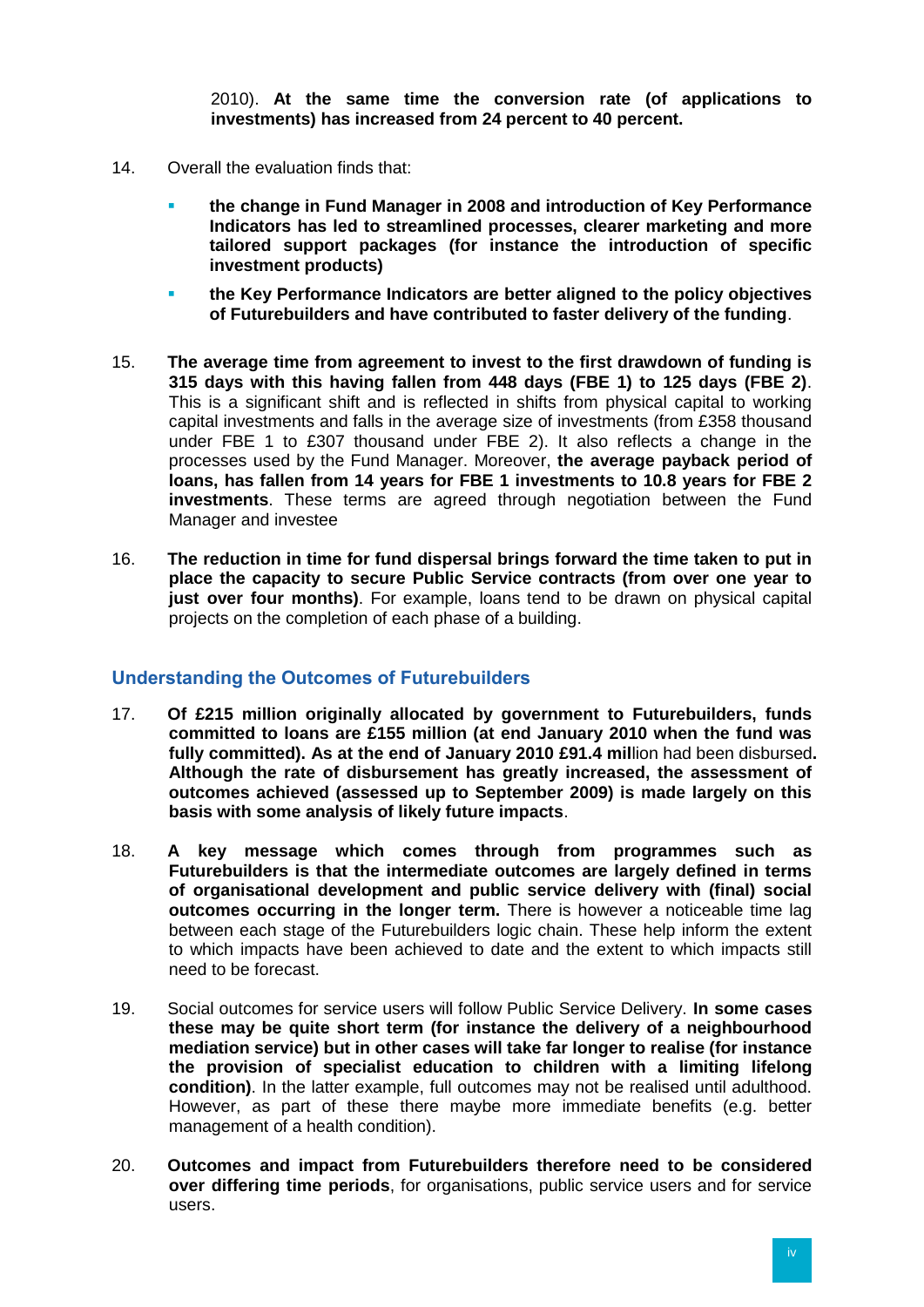#### **Organisational Development Outcomes**

- 21. Organisational development is an important outcome area for Futurebuilders and both Fund Managers were found to be identifying the necessary support organisations required. However, **the level of capacity building required varied considerably across the investee organisations and there was no guarantee in cases which were at risk that the support would be sufficient for investment success**.
- 22. The main findings from this section of the report show that:
	- **FBE has been effective at selecting strong organisations and that organisations perform well** (in terms of their income growth) compared to 'comparator organisations' from the wider sector
	- the case studies showed that **FBE tends to invest in two broad types of organisations, those which have already built capacity but are seeking to grow further and those which still require organisational development support**
	- **FBE appears effective in identifying those organisations with further development needs and targeting support accordingly**. Furthermore, FBE's monitoring systems and processes appear appropriate in terms of identifying organisations which may be vulnerable or at risk during the course of an investment
	- however, **organisations with further development needs are more vulnerable and FBE support (combining support and grants in some cases) is not a guarantee of investment success**.
- 23. The evaluation found that investment selection and organisational development needs to consider a combination of internal organisational management and external relationship factors. **Of these, external relations with funders and financial management are particularly important**.
- 24. We found that managing loan investments placed new pressures on organisations, not just in the narrow accounting for these loans (which we found had improved over time) but in the strategic shift organisations needed to make in relation to income generation and the delivery of public service contracts.

#### **Public Service Delivery and Procurement**

- 25. **What is a significant driver or barrier for the realisation of FBE investments at the case level, are the policy environments and procurement markets in which organisations operate**. The following appear common features of more favourable procurement markets for FBE investee organisations:
	- services offered are **central to mainstream policy agendas** and public agency budgets
	- **services are aligned with local agencies' priorities**, strategies and service provision requirements (for example, the services provided will contribute to a Local Area Agreement target)
	- **demand for services outstrips (local) supply**
	- there exist **established two-way relations between commissioners investee case organisations** often spanning local and national levels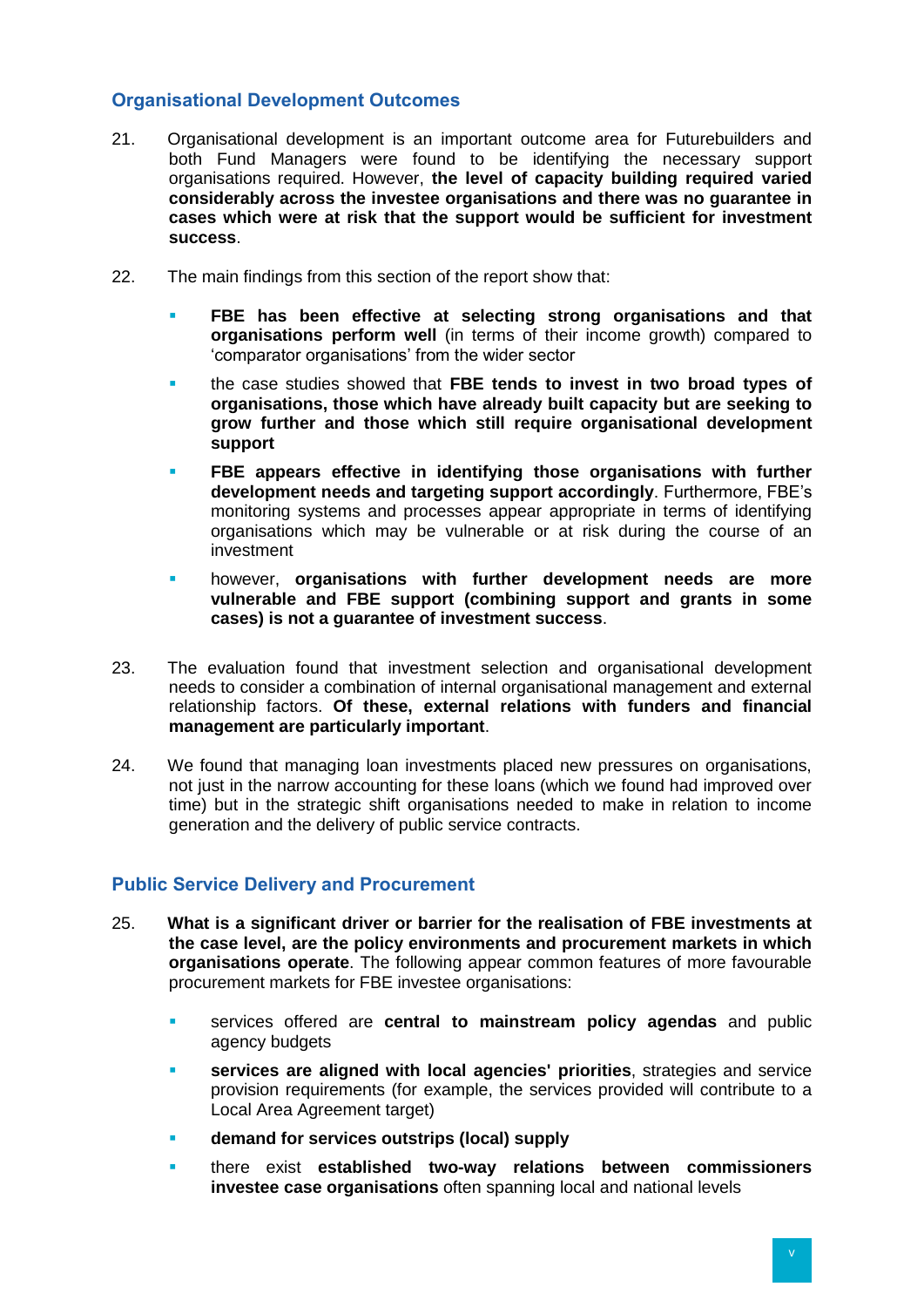- 26. **Against this backdrop there are particular challenges around the crime and community cohesion public service delivery themes** - either because available budgets are small (community cohesion) or there has been some uncertainty in the procurement opportunities for third sector organisations (crime). On the whole, this was not the case in the other areas of public service delivery.
- 27. **Organisational development and capacity is ever changing and not static**. We have seen that the capacity to deliver public services that has been built within organisations may possibly be reduced if the procurement markets in which they operate do not become more favourable in the short to medium term. Conversely, we also found organisations that have not built capacity due to crisis have the potential to do so in future.
- 28. The calculation of net public cost provides a useful indication of the extent to **public service delivery contracts won by investee organisations represent a net saving to the public sector purchaser**. Of six case studies presented, investment related activity for five organisations was found to result in net savings to the public purse of between £600 thousand and £5 million after ten years.
- 29. However, **increased costs do not necessarily equate to an overall negative outcome**. It is simply an indication that the new services created through the investment activity represent a net cost compared to alternative provision and does not take into account of equity benefits which my occur as a result of the investment.

#### **Social Outcomes**

- 30. The direct outcomes from Futurebuilders lie primarily in terms of organisational development and in the delivery of public services. Social outcomes, for service users are indirect, being purchased by public sector organisations or by individuals (in the case of childcare provision and elder care). As such **Futurebuilders investments may have catalytic effects and may bring benefits which would otherwise have not occurred, or not occurred to the same extent.**
- 31. Difficulties in identifying and attributing outcomes were also compounded because:
	- Futurebuilders investments may be made alongside other investment and grant funding
	- outcomes may extend into the long term (e.g. in the case of childcare interventions)
	- outcomes are difficult to attribute solely to one organisation (e.g. a complex intervention for the treatment of drug addiction which works across agencies).
- 32. **We found variable practice in the capture and monitoring of service benefits for users**. This ranged from organisations which had exemplary monitoring systems and extensive research programmes into the outcomes of supported individuals, to far more limited monitoring and evaluation systems. In part this reflects the scale and scope of the organisations concerned. However, it did raise concerns around how social benefits were evidenced at the investment stage.
- 33. **At this stage a comprehensive assessment of the social returns resulting from the Futurebuilders programme has not been possible**. This is due to the current evidence limitations and that many of the investment activities have not progressed far enough for outcomes for service users to have been realised. Nevertheless it has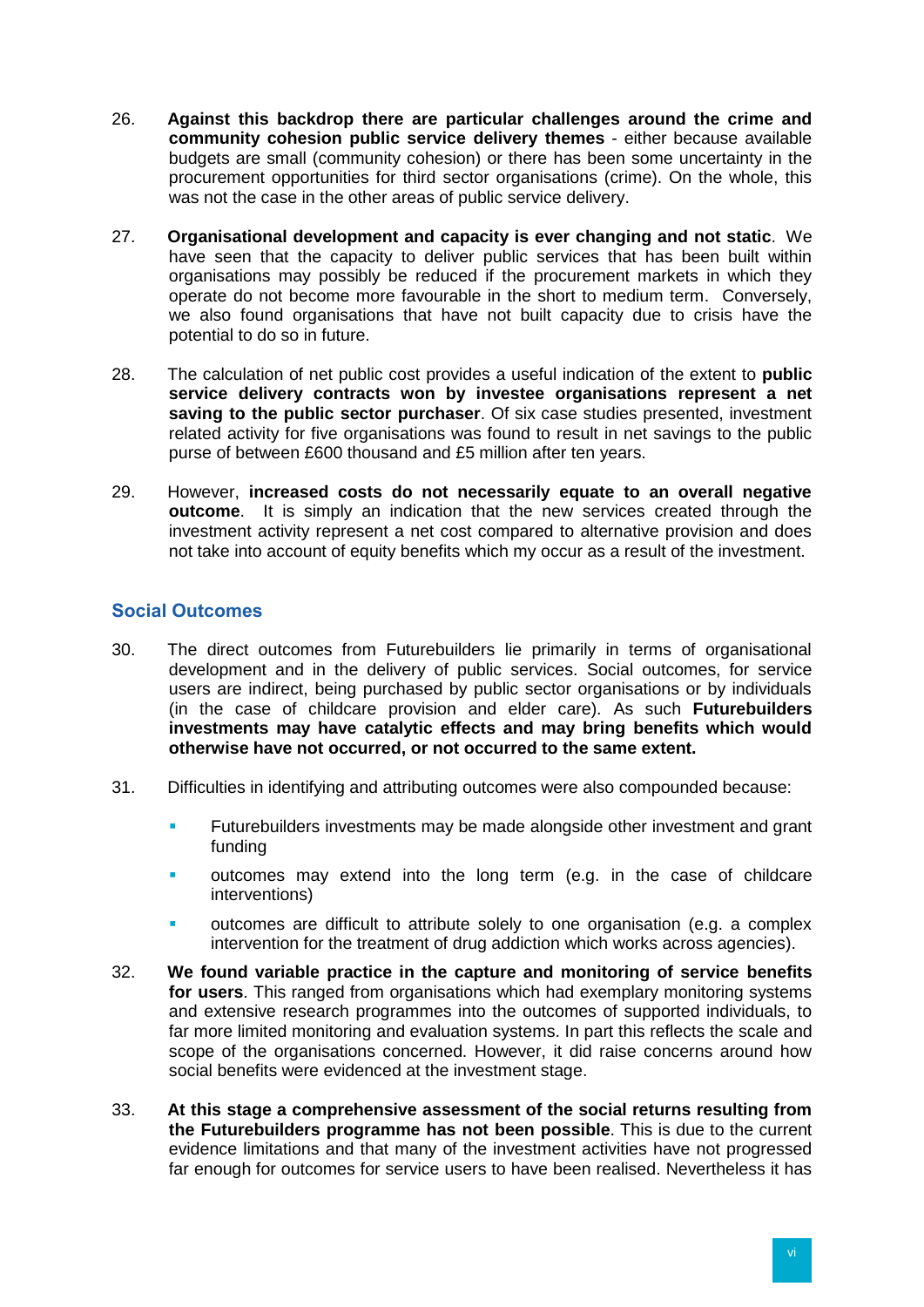been possible to project the potential social returns in a number of cases which demonstrate the potential for larger returns in the future.

#### **Impact and Value for Money**

- 34. The impact and value for money from Futurebuilders is assessed as follows:
	- **in terms of cost efficiency, FBE is broadly comparable to other social investment organisations**. Indeed its management costs as a proportion of the loan book appear lower than comparable government backed social investment organisations. This may in part be due benefits from scale but also the market which Futurebuilders targets – it is typically working with established and not start-up organisations
	- **the combined total costs incurred as a result of application and investment are broadly similar between social investors**. However, it was notable that investee costs are lower in successful organisations, but those requiring additional support, such as those on cause for concern, incur higher costs
	- **Futurebuilders appears to be effective in making investments in strong organisations (relative to other applicants and similar organisations in the sector)**. Clearly, Futurebuilders can only invest in organisations which apply for funding but the findings suggest, at least at the point of investment, that on narrow financial criteria that it makes effective decisions
	- **investments were found to be largely additional**. That is, the investee organisations would not have secured investment funding at the same scale and at the same time from commercial sources. Some investees noted that they may have secured funding but this would have been over a long time period, through for instance fund raising activities or from reserves
	- **investee organisations were found not to be displacing existing services**. Service capacity was found overwhelmingly to be additional to existing provision, in terms of providing better quality of services, or meeting unmet needs and in one case providing a more comprehensive package of support and this was at a lower cost per service user (e.g. around supported volunteering instead or more passive support in a day care centre)
	- **the outcomes experienced by beneficiaries were found to be additional** either because beneficiaries were currently not receiving a service (i.e. wholly additional) or as was more likely they were provided with a better service.
- 35. **At this stage of Futurebuilders the rate of loan default is low** (3.3 percent of full investments). This suggests that there is considerable potential for recycling the fund. However, the evaluation highlights Futurebuilders investments have been made in a largely buoyant period of public expenditure: a more constrained environment will put greater pressure on investee organisations and also may prompt further engaged and patient funding support from the Fund Manger.
- 36. **Futurebuilders focus is on (commercially) unbankable investments**. The organisations most appropriate for more straightforward Futurebuilders loan funding are those with a viable strategy for securing and delivering Public Service Delivery contracts. Alongside this there were also organisations which required a more patient approach, and a combination of loan funding with a higher proportion of grant (up to 30 per cent of the total investment) and greater advice. The financial and social returns to this class of investment were longer term and risks were greater.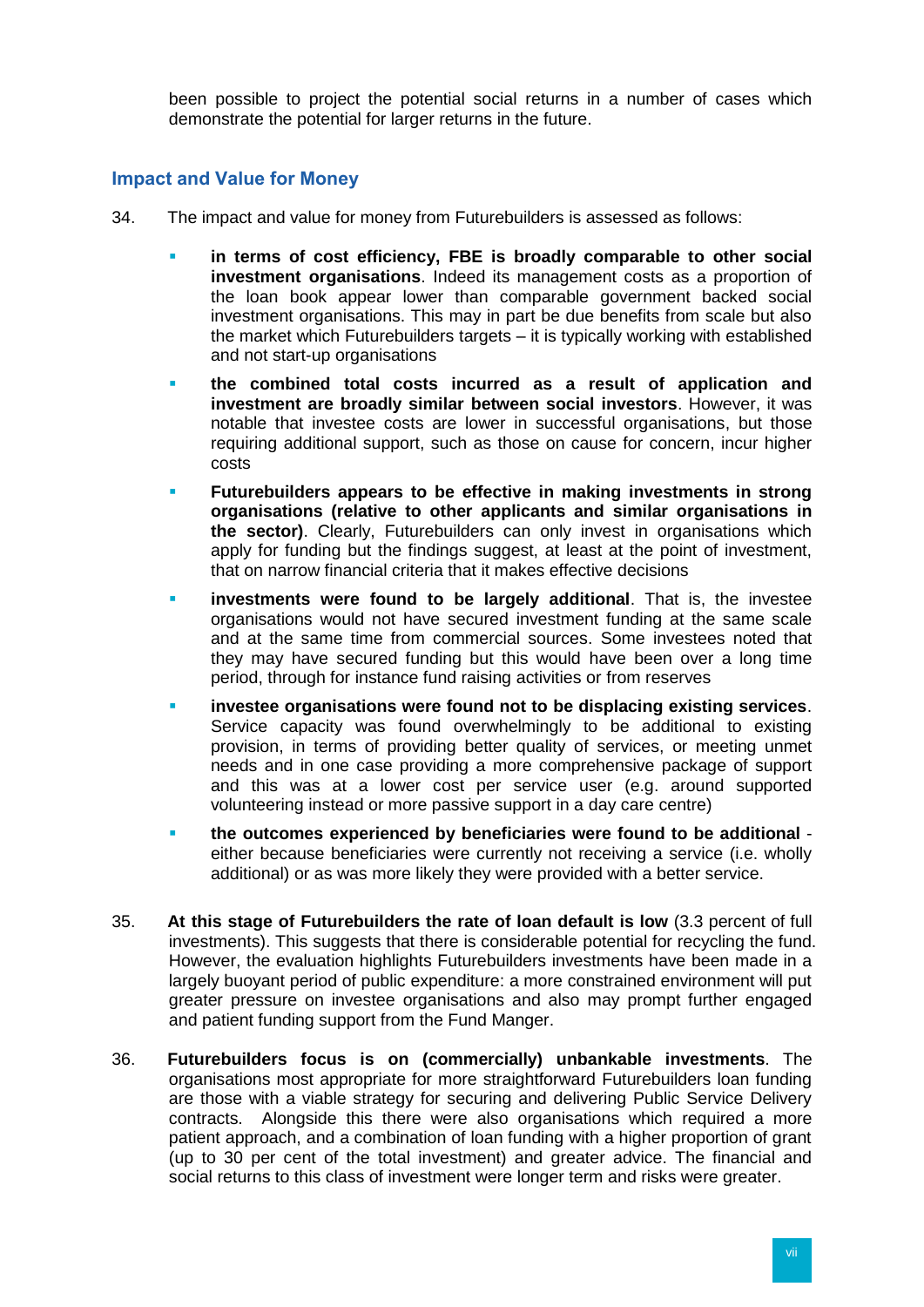#### **Conclusion**

- 37. **It was found that Futurebuilders builds the capacity of the third sector to deliver public services**. However, there is considerable variation across the investment book of the Fund Manager in terms of the extent to which this was achieved.
- 38. **Local procurement markets played an important part in shaping the success of investments**. These factors could not always be anticipated at the outset of an investment. However, where investees had high level commitments to provide services or a strategic commitment to a particular procurement approach or policy area, then it was found to be more likely to be successful.
- 39. **The design of Futurebuilders, notably through the KPIs, focuses the Fund Manager on investments which are most likely to secure Public Service Delivery contracts**. This is an important element of Government supporting social investment.
- 40. **There were found to be limitations in the assessment and monitoring of social outcomes**. There is scope to develop a model of social investment which focuses more on social outcomes and understanding the often long timescale over which they are achieved.

#### **Lessons for Social Investment Policy**

41. The following lessons can be drawn from the evaluation for social investment policy:

#### **Fund Management**

- 42. **Investment selection** needs to consider factors such as organisational capacity (including financial management), the quality of the service being provided, the demand for services and the relationship of the investee organisation with funders.
- 43. **Patient and Engaged Funding**. A role of social investment in the third sector was found to be identifying areas of greatest need and providing appropriate support. This could involve supporting organisations through periods of change, growth and crisis.
- 44. **Breadth of Investment Portfolio**. Futurebuilders demonstrates that it is possible to manage a diverse investment portfolio, operating in different public service areas, different localities and regions, and with different organisation and investment sizes.
- 45. **Fund recycling**. Social investment based on loan funding has the potential for funds to be recycled (capital repayments and interest payments). There is scope for greater understanding of the management of risk in this process and investment in areas of greatest social return. The main risks to fund recycling are around levels of public expenditure across areas of service delivery but also local commitments to procure services from the third sector.

#### **Organisational Development and Procurement**

46. **Third Sector Organisational Development.** Social investment is not a replacement for grant funding and it places different demands on third sector organisations. These demands include issues of governance, financial management, marketing, user involvement and the management of risk - all of which can be positive to the investee organisation but need to be considered at the outset.